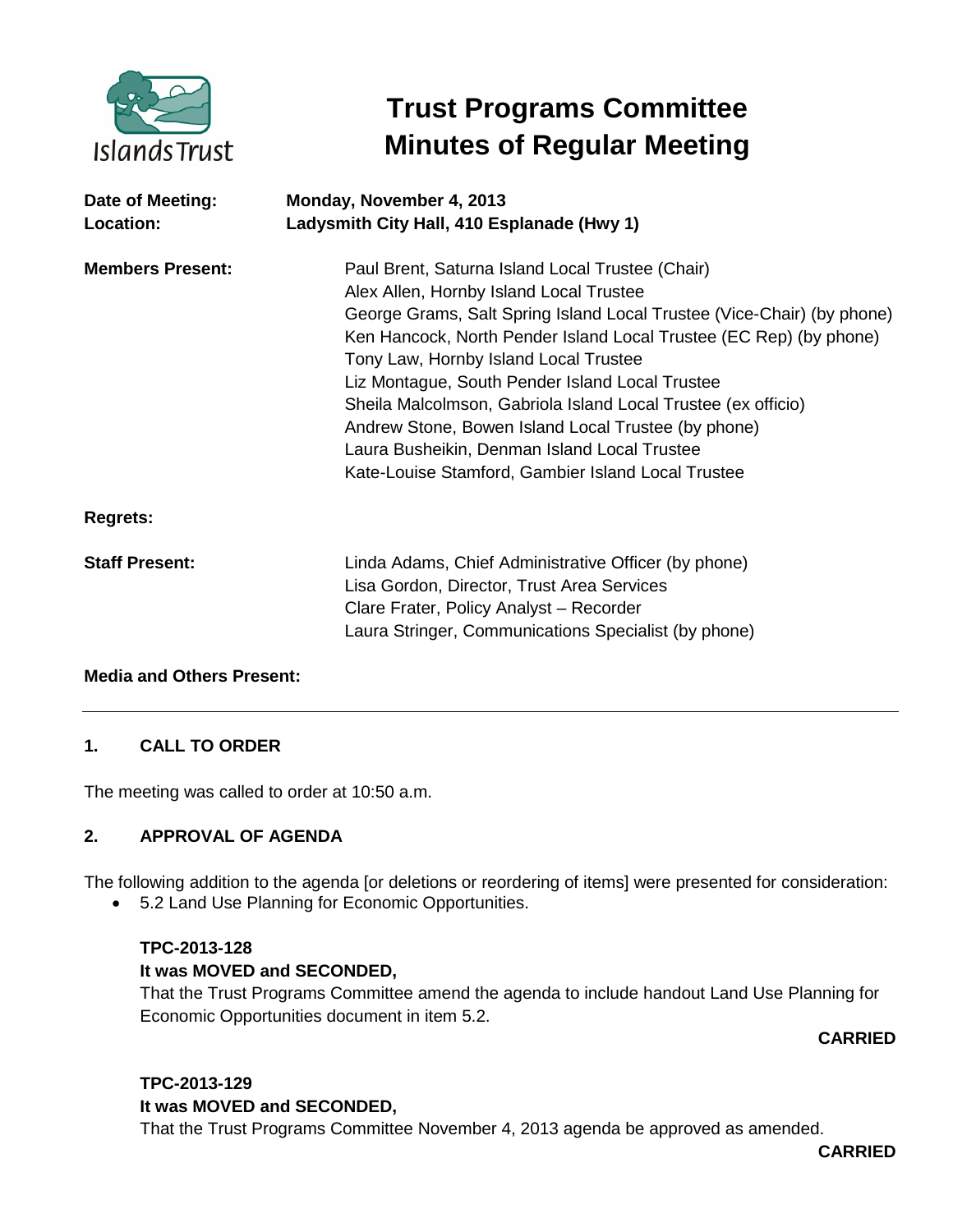#### **3. MINUTES/COORDINATION**

### **3.1 Minutes of previous Meetings**

## **3.1.1 August 12, 2013**

#### **TPC-2013-130**

#### **It was MOVED and SECONDED,**

that the Trust Programs Committee Minutes of August 12, 2013 be amended by replacing the word "summarizing" in item 4.3, with "illustrating" and that the minutes be adopted as amended.

**CARRIED**

#### **3.2 Follow-up Action List**

The follow-up action list was provided for information and review. There was no discussion.

## **4. TRUST COUNCIL BUSINESS ITEMS**

#### **4.1 Briefing – BC Ferries Advocacy Research Program Update**

Clare Frater, Policy Analyst, provided an update on BC Ferries Advocacy Research Program on the work undertaken since Trust Program Committee's last meeting. She advised that the Ministry of Technology, Innovation and Citizens' Services will not be providing records in response to the Islands Trust's Freedom of Information request until December 18, 2013. She also advised that the upcoming provincial consultation about BC Ferries may be completed by December 31, 2013.

Committee members discussed potential challenges relating to the upcoming consultation.

**By general consent** the Committee directed staff to circulate by e-mail Trust Council's 2012 submission and the November 3, 2013 Times Colonist editorial to all trustees as a reminder of all the key points, and directed staff to provide printed copies of Trust Council's 2012 submission to all local trust committee chairs for distribution at local trust committee meetings.

The Islands Trust Chair reported that she was preparing for a November 22, 2013 meeting with Jordan Sturdy, MLA and Parliamentary Secretary to the Minister of Transportation and Infrastructure.

Staff reported that it will be challenging to proactively develop a submission given the short consultation timeline and the lack of information about the consultation.

## **TPC-2013-131**

## **It was MOVED and SECONDED,**

The Trust Programs Committee recommend to the Executive Committee that staff resources be available to respond to the *Water Sustainability Act* and to respond to any statements being made by the Province on implementing its vision for coastal ferries.

## **CARRIED**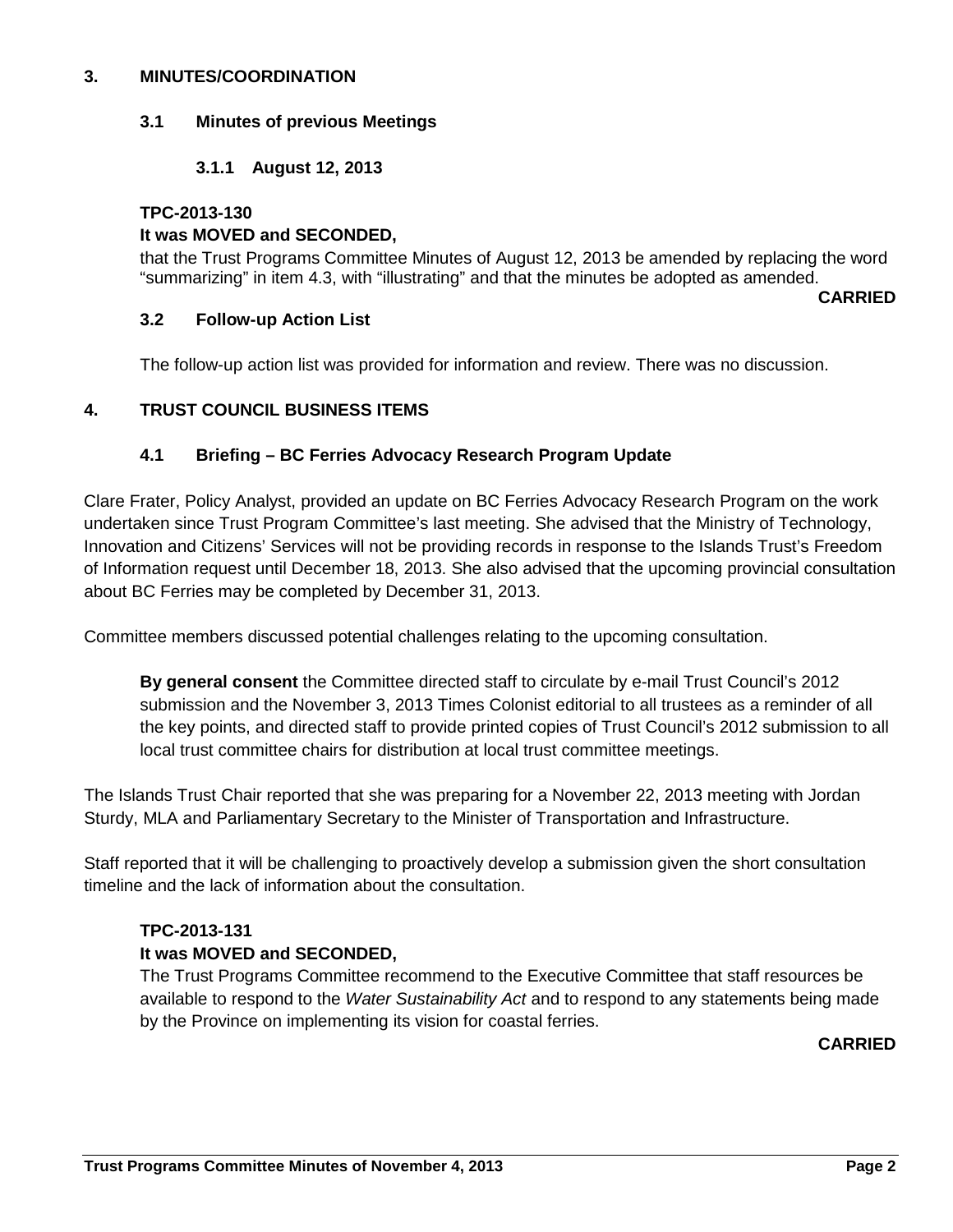# **4.2 Briefing – Water Education Project Update**

Laura Stringer, Communications Specialist, provided an update about Water Education Project activities undertaken since Trust Programs Committee's last meeting. She invited Committee members to submit feedback on the new water resource webpages and asked them to encourage water organizations to link to website.

**By general consent** the Committee requested that staff send a briefing about the water education project to local trust committees encouraging them to promote the website and highlight it in trustees newsletters and notice boards.

## **4.3 Briefing – Trust Council Economic Sustainability Session Update**

Clare Frater, Policy Analyst, provided an update on the Economic Sustainability Session planning.

**By general consent** the Trust Programs Committee requested that staff provide a sign at the Trust Council Economic Sustainability Session with the Policy Statement definitions of sustainability.

The Trust Programs Committee discussed the need for the breakout session to talk about successes, and for the need to maximize guest participation in breakout sessions.

## **TPC-2013-132**

## **It was MOVED and SECONDED,**

That the Trust Programs Committee recommend to the Executive Committee that they consider preparing a news release that announces successes of the Trust Council Economic Sustainability session.

## **CARRIED**

The Committee members discussed that the session could be introduced with remarks that address varying perceptions of sustainability on different islands – some island populations are dropping and some are looking for growth.

## **4.4 Briefing – Islands Trust Council Strategic Plan – TPC Input**

Linda Adams, Chief Administrative Officer, asked for input from the Committee to the Islands Trust Council Strategic Plan.

## **TPC-2013-133**

## **It was MOVED and SECONDED,**

That the Trust Programs Committee recommends to Trust Council that the following changes be made to the 2011-14 Trust Council Strategic Plan:

- 3.1.1 delete "and identify gaps"
- 3.1.2 "Fill identified gaps" be changed to "Identify gaps and make recommendations about"
- 3.1.3 delete "Develop an on-going water stewardship program"

**CARRIED**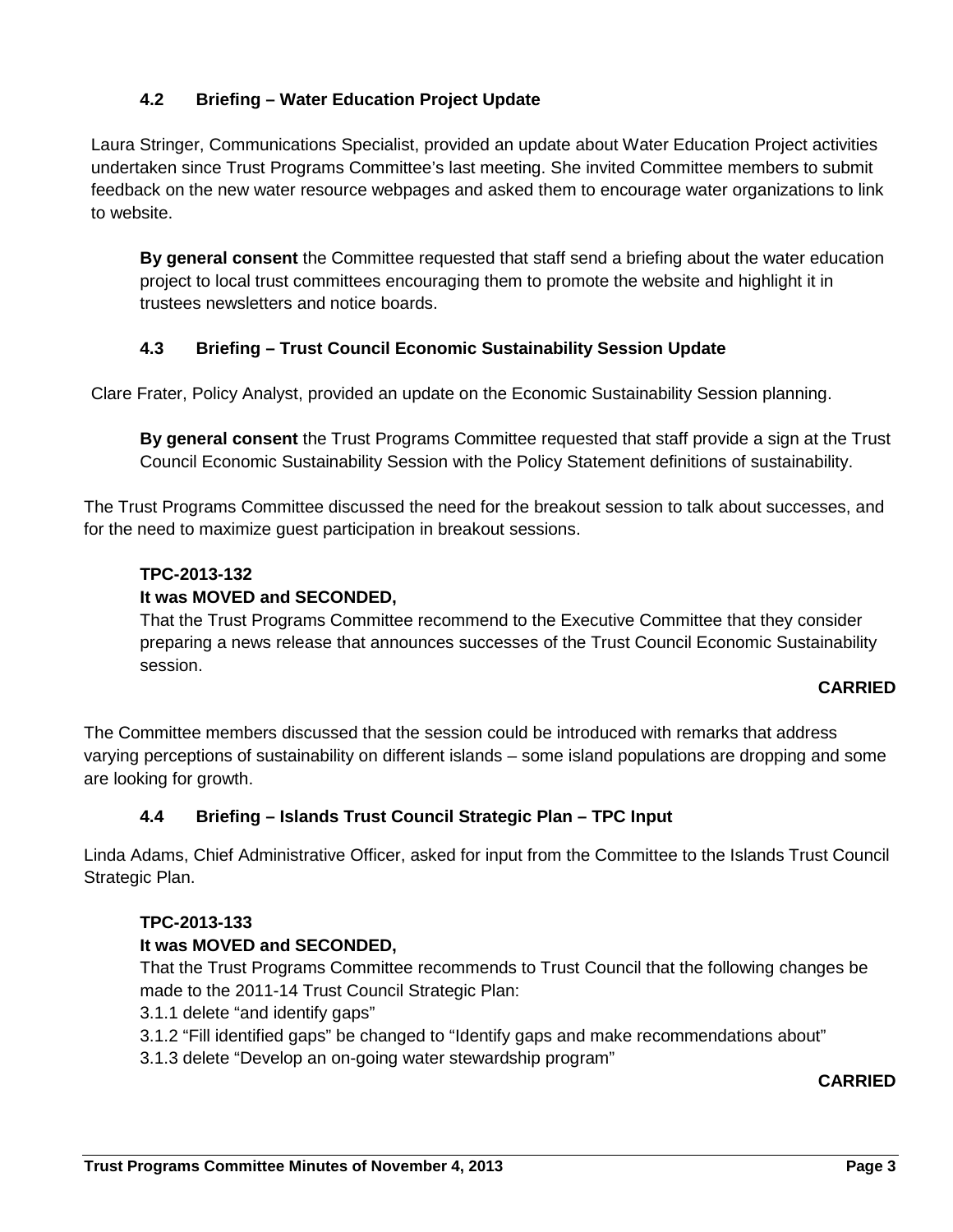The Committee discussed the need for the Trust Council agenda to have time to discuss the BC Ferries consultation.

Trustee Brent advised that the Financial Planning Committee is looking at the need to cut some programs to avoid a significant financial increase. Trust Programs Committee members discussed the need for the \$20K allocated for BC Ferries research and the members proposed deleting \$15K from the budget.

## **4.5 Briefing – Indicator Program Update**

Clare Frater, Policy Analyst, provided an update on the Indicator Program on the work undertaken since Trust Program Committee's May 2013 meeting. She advised that the work to date will be used at the Trust Council Economic Sustainability session.

## **5. NEW BUSINESS**

# **5.1 Correspondence from John Tylee re Economic Dependency Report**

**By general consent** the Committee requested that staff work constructively with Mr. Tylee and Mr. Holman to see if an agreement can be reached about the Economic Dependency Report.

## **5.2 Land Use Planning for Economic Opportunities document**

Trustee Law spoke about this document and committee members expressed support for sharing it at the Trust Council economic sustainability session.

## **6. WORK PROGRAM**

## **6.1 Trust Programs Committee Work Program Report**

## **TPC-2013-134**

## **It was MOVED and SECONDED,**

That the Trust Programs Committee forward its work program to the Islands Trust Council with the top three items as follows:

- 1. Create linkages to share economic sustainability models
- 2. BC Ferries advocacy program Prepare Trust Council and trustees to participate effectively in the next round of public engagement on BC Ferries
- 3. Encourage understanding and voluntary stewardship of water resources

with four continuing items as follows: community stewardship awards, legislative monitoring, indicator program and vacant crown land profiles.

## **CARRIED**